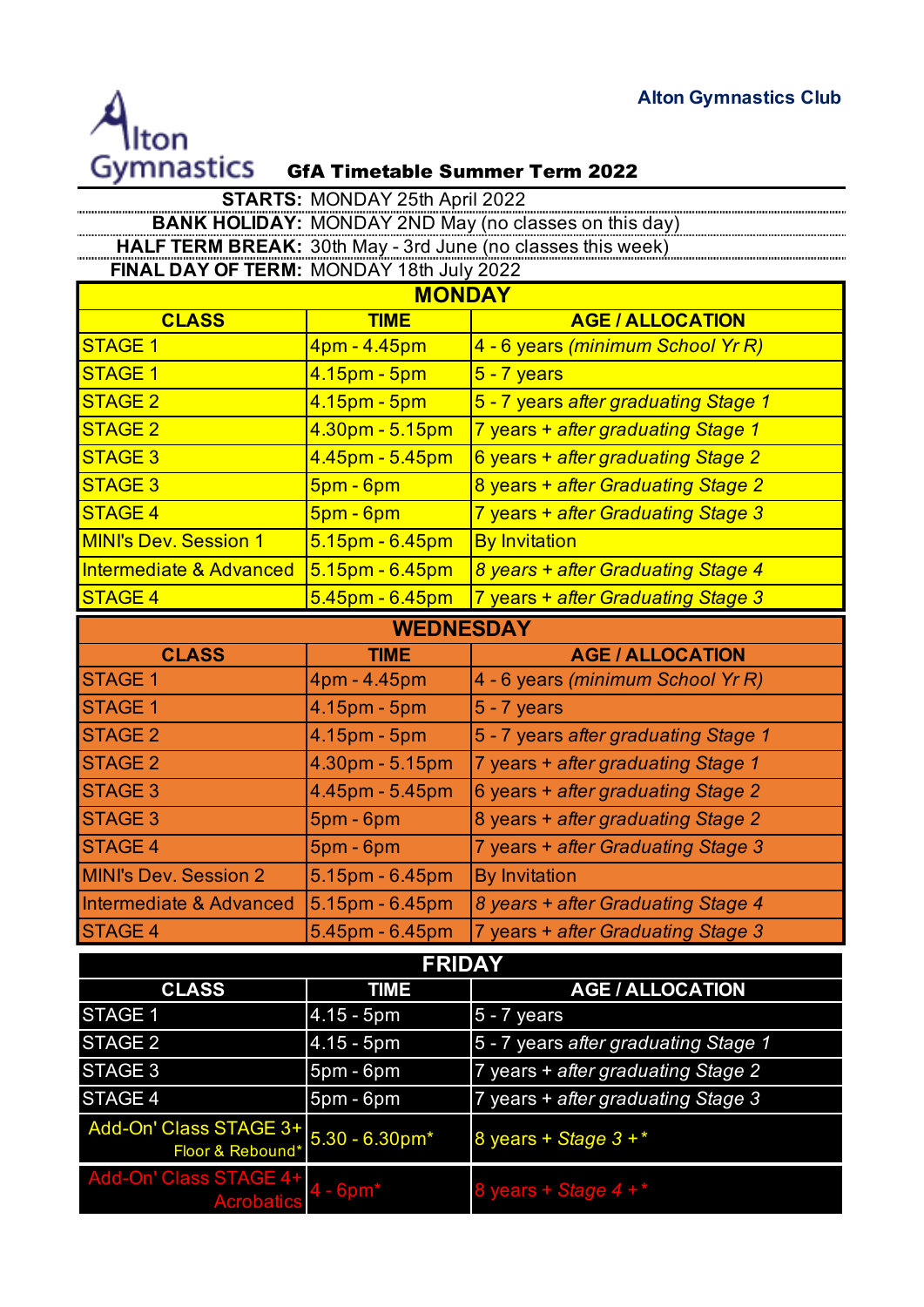*\*For Stage 3+ Gymnasts which focusses on developing skills on Floor, Trampette and Tumble, working toward more advanced skills in these disciplines. This class is best taken as a compliment to your regular Core Academy Class but can also be taken as a stand alone class for those at Stage 4+ who don't wish to pursue Bars and Beam work beyond Stage 3.*

*\*For Stage 4+ Gymnasts which focusses on developing skills Acrobatics Partnership work. This can ONLY be taken as an addition to a regular GfA session (on a different day). This session is also a 'Pathway to Acrobatics Development for Gymnasts who are 10 years or over or those under 10 who are intereseted in exploring Acrobatics. However, you can also take this class regardless of whether you are looking toward a Development route.*

**FEES**

Fees are payable in advance upon booking and cover the full term (10- 12 weeks)

45 minute class: £80 1 hour class: £86 90 minute class: £111 3 hour program £190